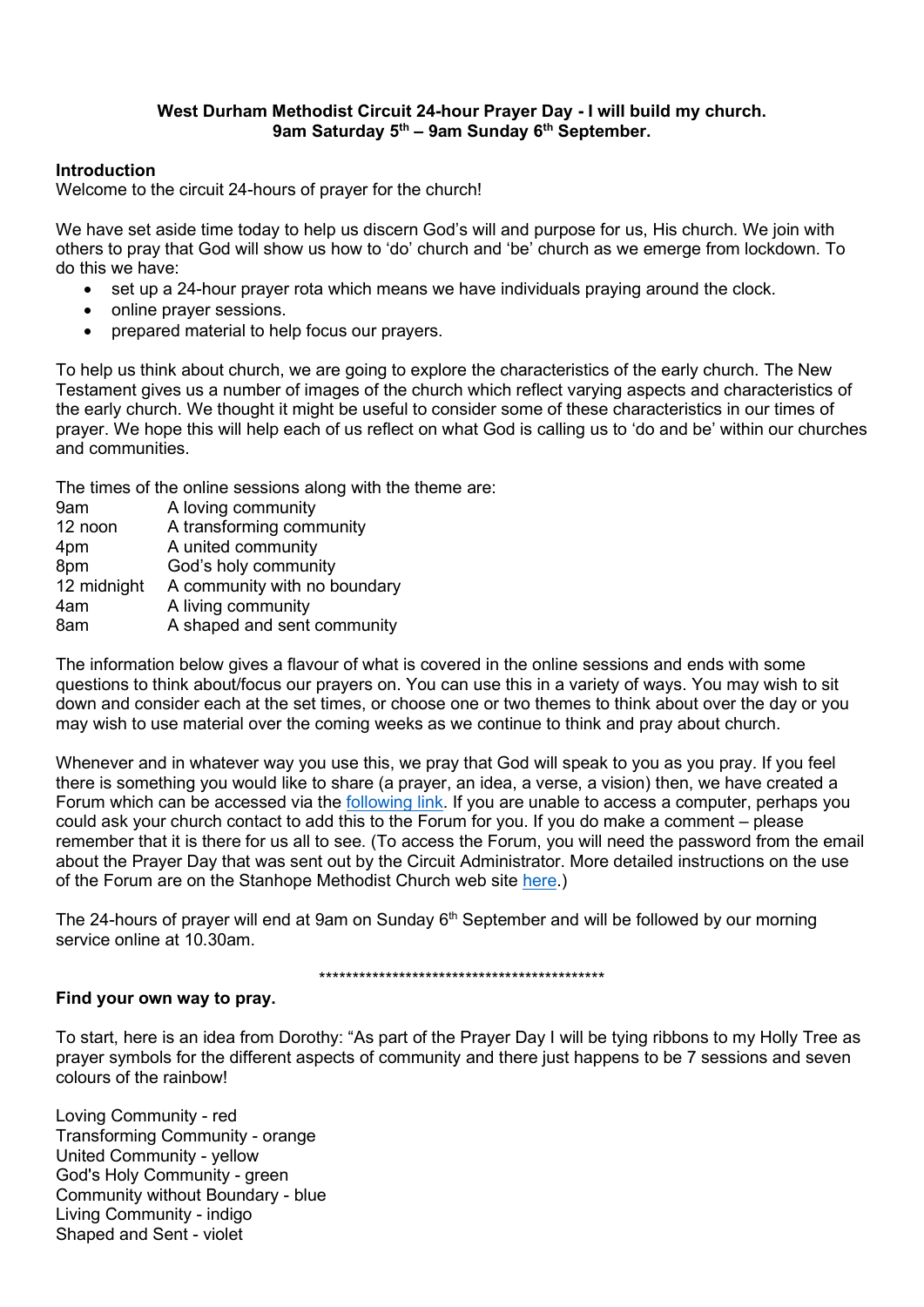As they flutter in the wind the prayers will rise to God through the power of the Holy Spirit and as I pass by, I will be reminded about all that makes up community.

At the start of the pandemic Rev Bruce sent us prayers for each day of the week and these days were coloured with rainbow colours.

A Golden Thread of God's covenant."

You may think of other ways of praying today. If you do – why don't you message us on the Forum and post a photograph too!!

\*\*\*\*\*\*\*\*\*\*\*\*\*\*\*\*\*\*\*\*\*\*\*\*\*\*\*\*\*\*\*\*\*\*\*\*\*\*\*\*\*\*\*

## 9am Saturday 5<sup>th</sup> September - Prayer Session 1: A Loving Community

Image: church as God's friends - John 15: 12-17. Session led by Rev. Bruce Sawyer.

This first image of Church is all about relationship. It reminds us that we aren't just any community. We are a community who comes into being because of our relationship not with one another, but with God. God choses to call us friends and this is what brings us together. But just as important is that our relationship with one another is characterised by love. Our relationship with God, our friendship with God, should be revealed in the way that we love one another.

Jesus' words to his disciples paint an image of a community characterised by their intimate relationship with God, and by their love for one another.

#### Some questions to consider and pray about:

1. What does it mean to be called God's friend? How does that make you feel?

2. Jesus characterises his friends as those with whom he has shared everything, to whom he has been open. How open to God are you at the moment? Are there things you are holding back? Share them with God. Invite God into that part of your life.

3. Think of your church – what words would you use to describe its life? What are its characteristics? Would others say of it "look how those Christians love one another"? If not, what needs to be different?

\*\*\*\*\*\*\*\*\*\*\*\*\*\*\*\*\*\*\*\*\*\*\*\*\*\*\*\*\*\*\*\*\*\*\*\*\*\*\*\*\*\*\*

## 12 noon Saturday 5<sup>th</sup> September - Prayer Session 2: A transforming community.

Image: church as salt and light - Matthew 5:13-14. Session led by Sue and friends.

Before lockdown I can hear myself saying to friends with some frustration, "I get more interesting conversation about God from members of the community than I do from Sunday congregations. They should be interested in getting to know God better."

Well, lockdown has challenged me far more because, to be fair, most of my conversations have been with community and far less with church members. Actually, it is the conversations with those who do not know God that are more important. The questions and conversations I have had about God in recent months have been much more difficult - but have made me realise that whilst some people are wary, thinking you are going to try and impose something on them (not surprising when you hear some of their personal experiences of "Church"!), a significant number have deep and interesting questions to ask. The challenge is 'am I up to engaging in the discussion in a fair and open way that does justice to God?' Yet again, God is teaching me to trust in His strength, for on my own I am not!

I have chosen some Bible passages you may wish to reflect upon and consider how you individually and we as Church in Community measure up: Romans 12:1-21, Philippians 2:1-11, Isaiah 58:9-14, Isaiah 61: 1-4, James 1:27, Leviticus 19:18

## Questions to consider:

How do we get the right measure of salt to be tasty but not unhealthy? Are we prepared to take light into the darkness of today? How prepared are we to welcome those with challenging questions and respond?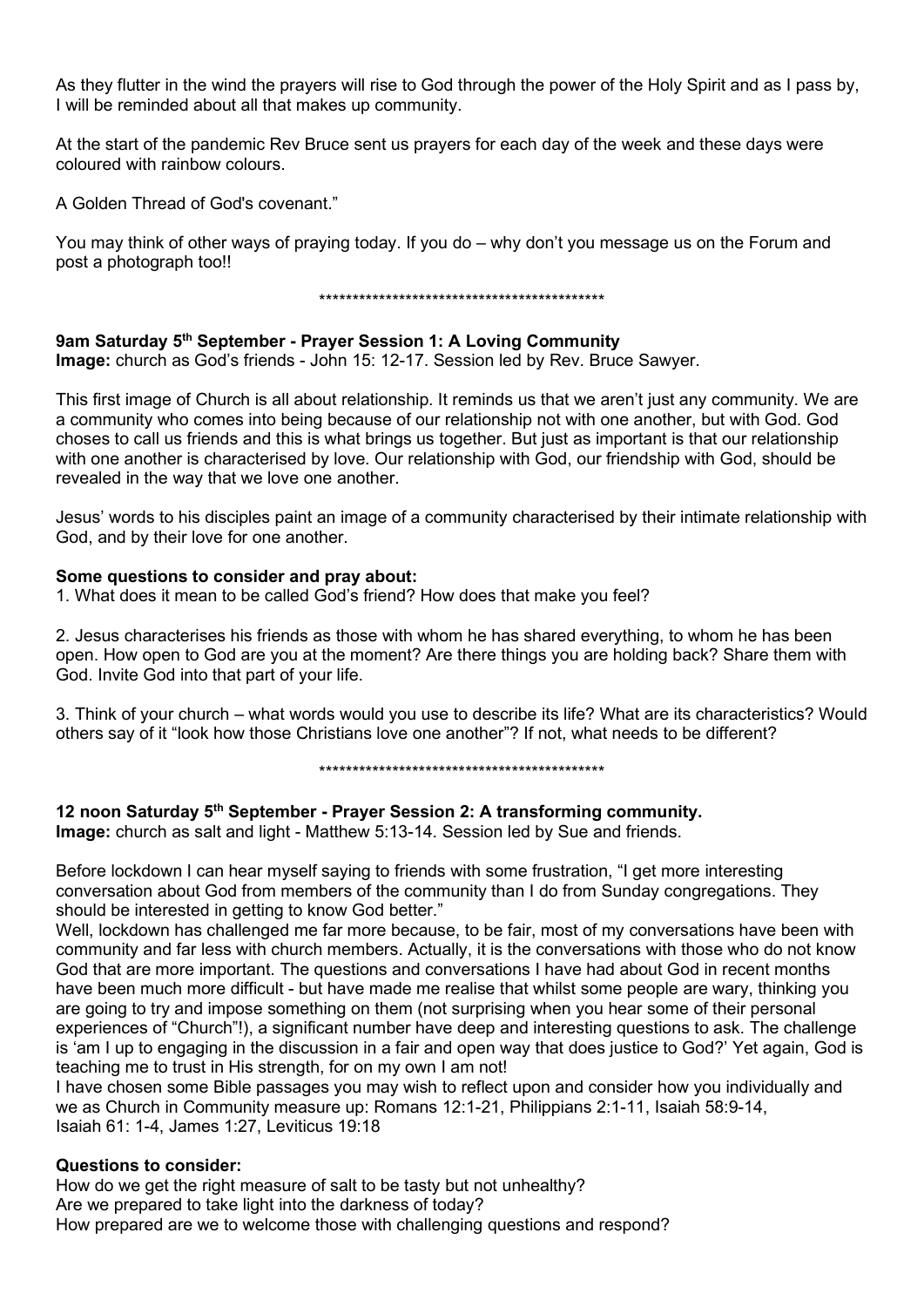# Prayer Focus:

Young at heart or body.

Design your own butterfly or colour the picture below. Consider the care God takes with creation and with you - how can you do your best for God as God does His best for you? How do we grow into the best we can be and how do we help others achieve their best too?

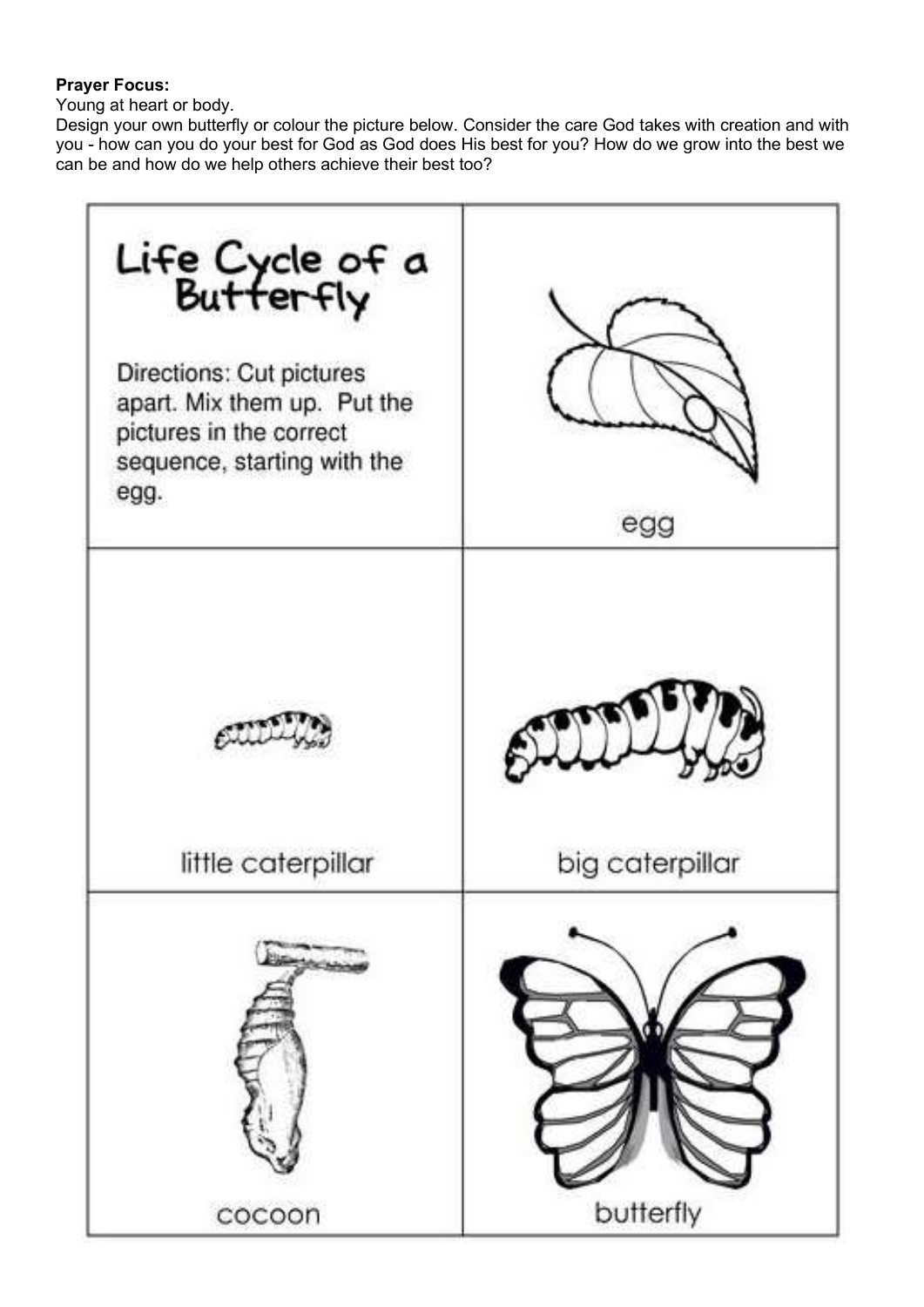#### \*\*\*\*\*\*\*\*\*\*\*\*\*\*\*\*\*\*\*\*\*\*\*\*\*\*\*\*\*\*\*\*\*\*\*\*\*\*\*\*\*\*\*

## 4pm Saturday 5th September - Prayer Session 3: A united community.

Image: church as One - Ephesians 4:1-6. Session led by Rev. Chris Humble.

Within our churches, there is a wide range of opinions and viewpoints about all sorts of things. Within the circuit, there are diverse thoughts and ideas - we see things differently. St Paul seemed to be aware of this and said we should remain united since there is one body, one Spirit, one hope, one Lord, one faith, one baptism; and one God (Ephesians 4:3-4). Despite our differences, we are one as brothers and sisters in Christ.

## Questions to consider:

Does the above description describe your church and our circuit? How can we foster a greater sense of unity?

## Prayer Focus:

1.Think about the image of 'being one' and compare with your church and our circuit. Spend time praying about this. Ask yourself what is important and what unites us. Here are some other verses that might help you: John 17:20-23, Romans 15:5-7, Colossians 3:12-15.

2. Paul warns against disagreements and urges us to 'Make allowance for each other's faults, and forgive anyone who offends you.' (Colossians 3:13).

Think back over the past few months or even longer. Have you been offended or upset by a comment or action of someone at church? If so, talk to God about it. Consider 'letting go' of it and handing it over to God. Ask God to help you forgive. Ask God for His peace.

3. Different people will have different opinions. Think about how you cope with views and ideas about church that are different from yours. Pray about this. Are there things which stop you 'hearing' the other person's view? How can we discern how to 'do' church and 'be' church? Ask God to show you this.

\*\*\*\*\*\*\*\*\*\*\*\*\*\*\*\*\*\*\*\*\*\*\*\*\*\*\*\*\*\*\*\*\*\*\*\*\*\*\*\*\*\*\*

## 8pm Saturday 5th September - Prayer Session 4: God's holy community.

Image: church as a God's chosen people - 1 Peter 2:9. Session led by Phil.

To be Holy means to be set apart. God is Holy because he is unique, completely different from anyone and anything else. God calls us to be Holy too - we are to be His Holy People.

Through Jesus, we are made right with God - but that doesn't mean that we immediately become holy. We become holy by the Holy Spirit living in us and transforming us. We have to want to be holy. We need to let go of the sins, behaviours and habits that we cling on to, to surrender our will and desires to God. We have to rely on God's strength and on his forgiveness when we fail.

Here are some other readings to reflect on: Leviticus 20:26, John 17:15-16.

## Questions to consider:

Do you really want to be holy? What gets in the way and what do you most struggle with? What does it mean for the church to be set apart? Are we in danger of isolating ourselves from the world around us and what can we do about that?

Is a Holy Community any different from a group of holy individuals? Are we being too individualistic as Christians? How can we challenge and support each other to become holy? In what ways do our churches need to change so that we can grow into a holy nation?

## Prayer Focus:

1. Talk to God about the temptations that you struggle with - the things that stop you being holy. Ask for His forgiveness and the desire and strength to change.

2. Bring your own church – the community of Christians - before God and ask for His wisdom, guidance and inspiration in how you can challenge, encourage and support each other in becoming a holy community.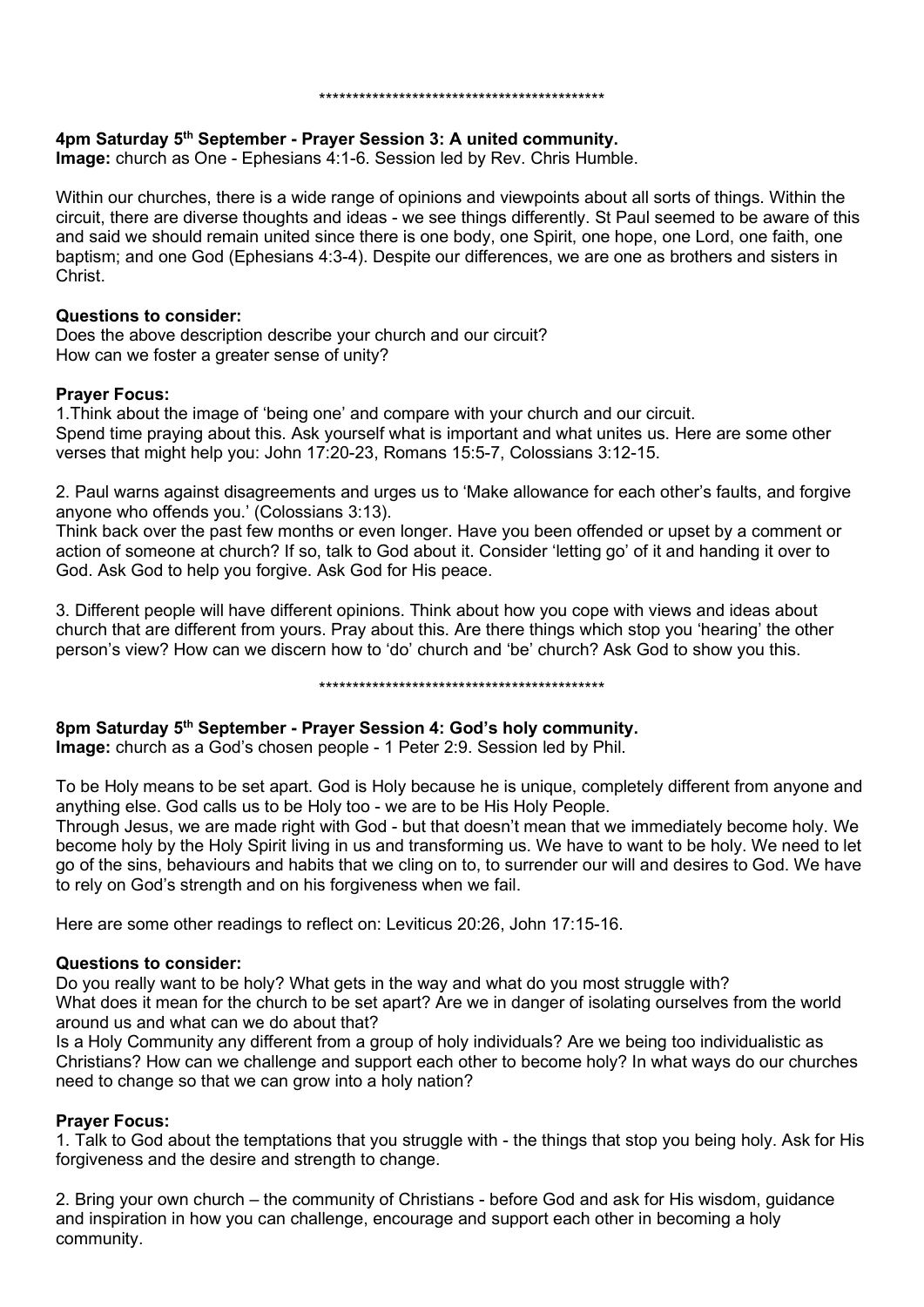#### To help settle you into overnight prayers – some words from Joyce

"There is something special about praying during the night-time hours. No chance of the phone ringing, no distractions of the day, a peace that is difficult to experience during daylight hours. There comes a deep sense of being alone with God.

Maybe you are a natural insomniac and don't need an alarm, but for those of us who need a little help to begin our prayers this short time of preparation might be helpful.

If the weather allows, wrap up warm and go outside for a little while, maybe to a favourite spot in your garden, and just BE. Take in the beauty of the night sky…. the moon and stars….the cloud formation…. As you stand in awe of God's creation remember the words of Psalm 8: "O Lord, our Lord, your majestic name fills the whole earth…..What are mere mortals that you should think of them"……and give thanks.

When you feel ready come inside, make a hot drink and settle yourself into your prayer time with the words of Psalm 27: "My heart has heard you say "Come and talk with me" and my heart responds "Lord I am coming"'

#### \*\*\*\*\*\*\*\*\*\*\*\*\*\*\*\*\*\*\*\*\*\*\*\*\*\*\*\*\*\*\*\*\*\*\*\*\*\*\*\*\*\*\*

12 midnight Sunday 6<sup>th</sup> September - Prayer Session 5: A community with no boundary. Image: church as an inclusive people - Galatians 3:27-28. Session led by Rev. Chris Humble.

In this passage, Paul describes the old distinctions of his time (Jews/non-Jews, freemen/slaves, men/women). In Paul's day, the Jews were inside the covenant of God whilst the non-Jews were on the 'outside'. Jews, freemen and men were more highly regarded than non-Jews, slaves and women. Paul challenged that; he declared that we are all one in Christ and we are all included in God's kingdom. The church as a community is called to be inclusive.

#### Questions to consider

How inclusive are we? Do we listen to the viewpoint of all? Do we listen to viewpoint of the minority as well as majority?

#### Prayer focus

1. Slowly and deliberately re-read the passage from Galatians. Ask God to help you answer these questions honestly. You might find it helpful to write down your thoughts.

2. Think about the composition of your congregation: who makes it up? How different is it to your local community? Who is not represented? Pray about this. Ask God to show you how to be more inclusive.

3. Chris said: 'The church welcomes all - as God made all, loves all and welcomes all.' Consider what you might regard as a good welcome and a 'not so good welcome' to church. Think about how you welcome people in your church. Does your church seek to be a welcoming church with no distinctions? Spend time praying about this.

\*\*\*\*\*\*\*\*\*\*\*\*\*\*\*\*\*\*\*\*\*\*\*\*\*\*\*\*\*\*\*\*\*\*\*\*\*\*\*\*\*\*\*

#### 4am Sunday 6th September - Prayer Session 6: A living community.

Image: church as the body of Christ - 1 Corinthians 12:12-14 & 27. Session led by Ingrid.

The description of the church as a body is well known – everyone with a part, working together to build it up, filled and led by the Holy Spirit. Here are some other passages about the body: Romans 12:4-8, Colossians 1:18. Ephesians 4:11-13.

A body is complex; muscles, tendons, ligaments held on a frame of multiple bones, all holding in place essential organs, all served by a complex system of blood vessels and nerves and all controlled by a highly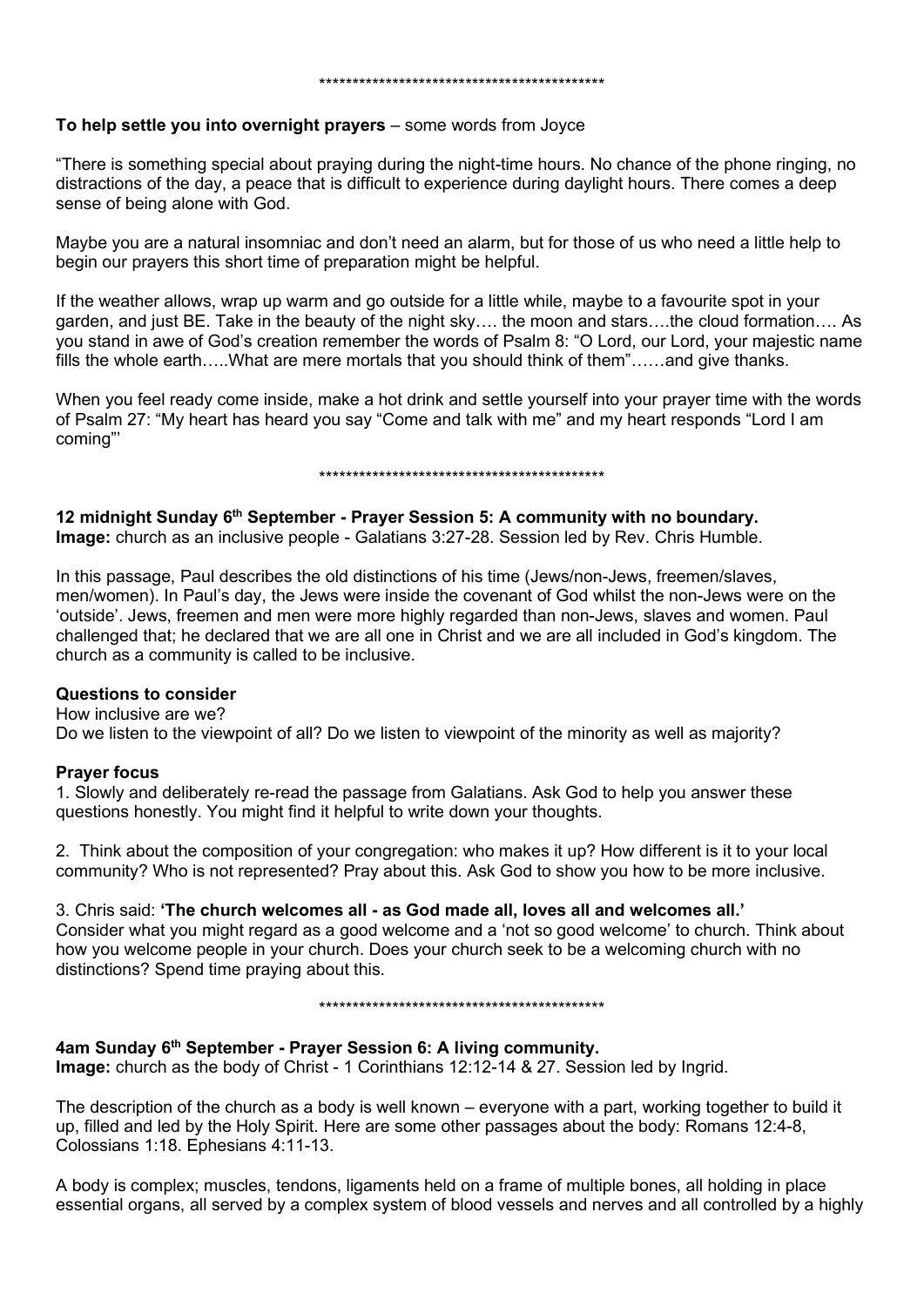complex brain. Each body part needs the others to work effectively and efficiently. Importantly, the body needs oxygen or breath to keep it alive.

Within the church, we are all different: we are good at different things and have differing skills and gifts from God. Our 'oxygen' is God's Spirit living in us. In the Bible, the Hebrew word "Ruach" is often found in passages referring to the Holy Spirit. It is translated as 'breath of life'. Jesus offers us his life-giving Spirit.

## Some questions to consider:

Do we, the church, function as one body? Do we use our gifts for God?

Do we value the contribution of each other? Do we value our own gifts as highly as the gifts we see in others?

Do we all work together to build God's church?

If we don't – what stops us?

## Prayer Focus:

1. Prayerfully, think about the things you are good at doing - at home, at work, at school, at church. You might find it useful to write them down. These are your 'gifts'. Give thanks for these gifts. Spend time asking God to show you how these gifts can be used to build up his body – within church and in your community.

2. Think about your church and the people whose gifts are completely different from yours. Write down their names and give thanks for them and their gifts. Pray for them.

3. Sometimes we feel overloaded with tasks within church. Spend time praying about these. Ask God what he wants you to do. Ask God if there is some task or role you need to pass to someone else. Be open to what God says to you.

4. Physically our bodies get tired. As individuals within the body of Christ, we can grow tired and weary. We are reminded that our strength does not come from ourselves but from God. We need to rely on him. We need to be replenished and refilled by his Spirit. His Spirit lives in us (Ephesians 2:22). Take a few moments to read John 7:37-39. Ask God to fill you with his Spirit.

\*\*\*\*\*\*\*\*\*\*\*\*\*\*\*\*\*\*\*\*\*\*\*\*\*\*\*\*\*\*\*\*\*\*\*\*\*\*\*\*\*\*\*

8am Sunday 6th September - Prayer Session 7: A shaped and sent community.

Image: church based on the apostles - Matthew 28: 16-20. Session led by Rev. Bruce Sawyer.

The Church is a community that is shaped by the teaching of the Apostles. We don't just come together as any old bunch of people, but we are shaped by the understanding of God that is handed on to us from the apostles, from their encounters with the risen Christ. In addition, we are a community that is sent. In fact, the word apostle means 'one who is sent'. The disciples are apostles because Jesus sends them: "Go, therefore, and make disciples of all nations". The Church is Apostolic because God continues to send us into the world, to share the good news of God's love for the world in Jesus.

In this passage, Jesus both sends the disciples, and instructs them to teach others. As Church we are therefore to be a community both shaped by the faith and teachings of the apostles, and sent to share the news of God's love.

## Some questions to consider and pray about:

1. The Apostles' Creed, an ancient summary of the teachings of the apostles, is still used in our Baptism services. What does it mean for you to believe this Creed? What would a church shaped by, and living out, the beliefs of this Creed look like?

I believe in God, the Father almighty, creator of heaven and earth.

I believe in Jesus Christ, God's only Son, our Lord, who was conceived by the Holy Spirit. born of the Virgin Mary,